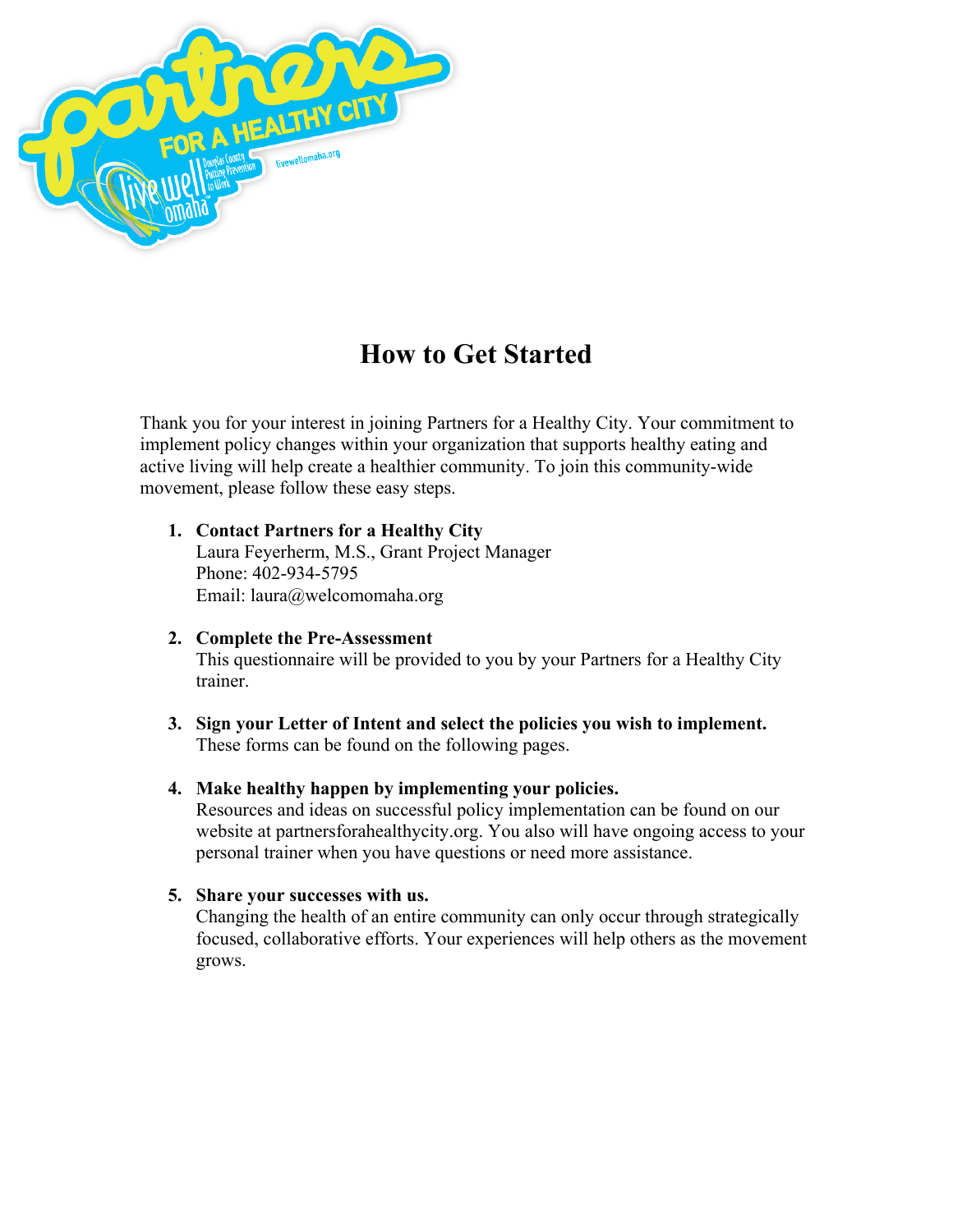

## Healthy Food Policy for Environmental Change

I \_\_\_\_\_\_\_\_\_\_\_\_\_\_\_\_\_\_\_\_\_\_\_\_\_\_\_\_\_\_\_\_\_\_ [Agency Representative] representing

\_\_\_\_\_\_\_\_\_\_\_\_\_\_\_\_\_\_\_\_\_\_\_\_\_\_\_\_\_\_\_\_\_\_\_\_\_ [Agency Name] agree to make the following policy/environmental changes/additions in support of making Omaha a healthier city to live, work, play, and raise children.

| Effective | [Date], it is the policy of                 | [Organization Name] |
|-----------|---------------------------------------------|---------------------|
|           | to support healthy food/beverage options by |                     |

\_\_\_\_\_\_\_\_\_\_\_\_\_\_\_\_\_\_\_\_\_\_\_\_\_\_\_\_\_\_\_\_\_\_\_\_\_\_\_\_\_\_\_\_\_\_\_\_ (Please identify your policy below).

- Healthy Food/Beverage options
	- o Ensure the availability of healthy food and beverages
		- ! Include at least one healthy option wherever food is offered-whether in the cafeteria, at events, during meetings or for celebrations
		- Post nutritional information
	- o Make water available and easily accessible
		- **Install water cooler**
		- ! Provide water and other non-sugar sweetened beverages at meetings, events and celebrations
	- o Adopt Healthy Vending Guidelines (Food and Beverage)
	- o Breast feeding support
		- ! Designated lactation room
		- Provide breast pump
	- o Provide prompts and signage to promote health food/beverage options
- Supporting Local Agriculture
	- o Participate in Farm to Institution
	- o Participate in Community Supported Agriculture (CSA)
- Other \_\_\_\_\_\_\_\_\_\_\_\_\_\_\_\_\_\_\_\_\_\_\_\_\_\_\_\_\_\_\_\_\_\_\_\_\_\_\_\_\_\_\_\_\_\_\_\_\_\_\_\_\_\_\_\_\_\_\_\_

| Signature of Agency Representative | Date |  |
|------------------------------------|------|--|
|                                    |      |  |
| Signature of PHC Representative    | Date |  |